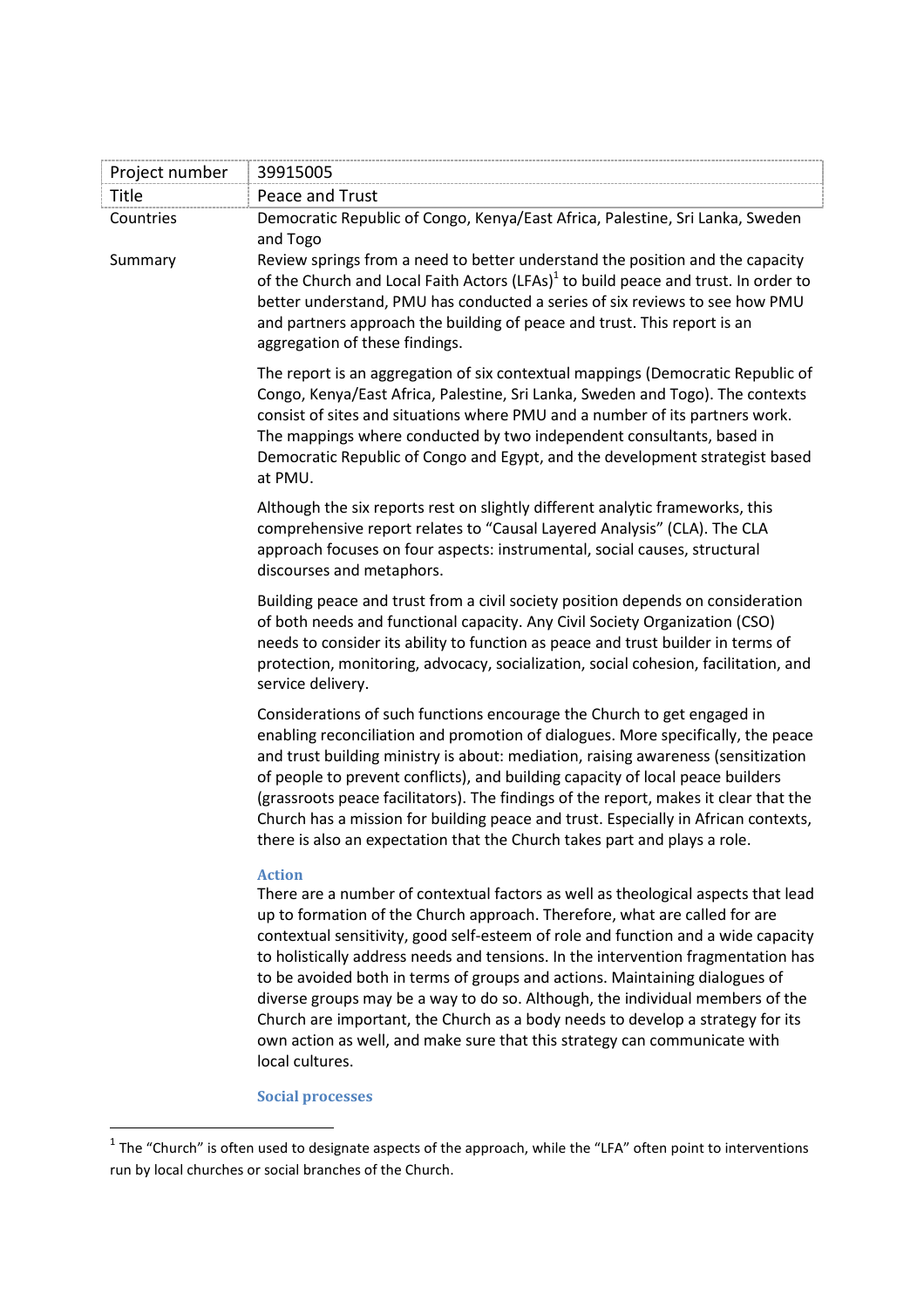The Church usually sees individual's situations and needs rather than groups'. Therefore building peace and trust, often aims at stimulating behavior and relations that reduce tensions and conflicts. Often times, it is individuals in the Church and their awareness that inspire action. In such endeavor the Church is anchored in values picked up from the Creation Story, such as equality and stewardship. Even the self-definition of the role is based in the Creation Story aiming at restoration. In peace and trust building processes the Church never ceases to be a Church, on the contrary it makes use of the fact that it is often embedded in multiple cultures. The tool for this mission is usually social and deliberative dialogue, for interaction with both citizens and authorities. Besides that, the Church has to rely on competences of its members.

## **Discourses and structures**

Effectively building peace and trust depends on thorough analysis of contextual conditions and factors. This analysis is both a matter of access to data and an analytic structure. The Church tends to talk about transformative justice and "Shalom". The Church seems to be quite aware of the great number of structural factors at designing interventions forwarding peace and trust. Sometimes it also sees how it is a part of the fabric of society, and sometimes can take advantage of a multiple base in different ethnic and tribal communities. This multiple base and the ability to realize unity in diversity, together with reliability and a moral authority, is a precondition for legitimate action. However, the Church faces a number of challenges in forming efficient structure for analysis and action, both internally and externally: the composition of the Church, linkage between LFAs and the Church, mobility and flexibility, staffing roles, steering principles, relations to the wider society etc.

## **Myths and metaphors**

The usage and importance of narratives in building peace and trust varies a lot among churches and LFAs. Where tensions exist narratives play an important role, as a vessel both for self-esteem and self-definition and for attitudes. Narratives therefore become very strategic to infuse energy to continue the struggle and to highlight the essence of the conflict. Since the Church has storytelling and testimonies at its heart, the capacity to work with cultural narratives is quite good. However, working with peace and trust, there is not a fully worked out narrative canon. Each LFA selects stories they believe suits their own context, and often times these are for internal or temporal use. Very often the selection is made up of Biblical stories rather than stories from own context. To some extent such selection hampers the ambition to address and interact with local contexts.

Recommendations The report recommends that actions be taken that enables the Churches and LFAs to be more intentional and outcome driven in building peace and trust. This means creating strategic space for long-term commitment, up-dated capacity for continuously doing conflict sensitivity and strategic analysis, an approach that secures a simultaneous work with different target groups and to secure diversity among staff.

> In order to stimulate peace and trust building processes, creating platforms of intercultural interchange and engagement, would enable better relations between groups and individuals. Also, for partners it would be important to avoid fragmentations of roles (like sometimes being a civil society organization and other times being a church). As a general rule PMU and partners ought to respond to the larger picture by prioritizing interventions with clear social